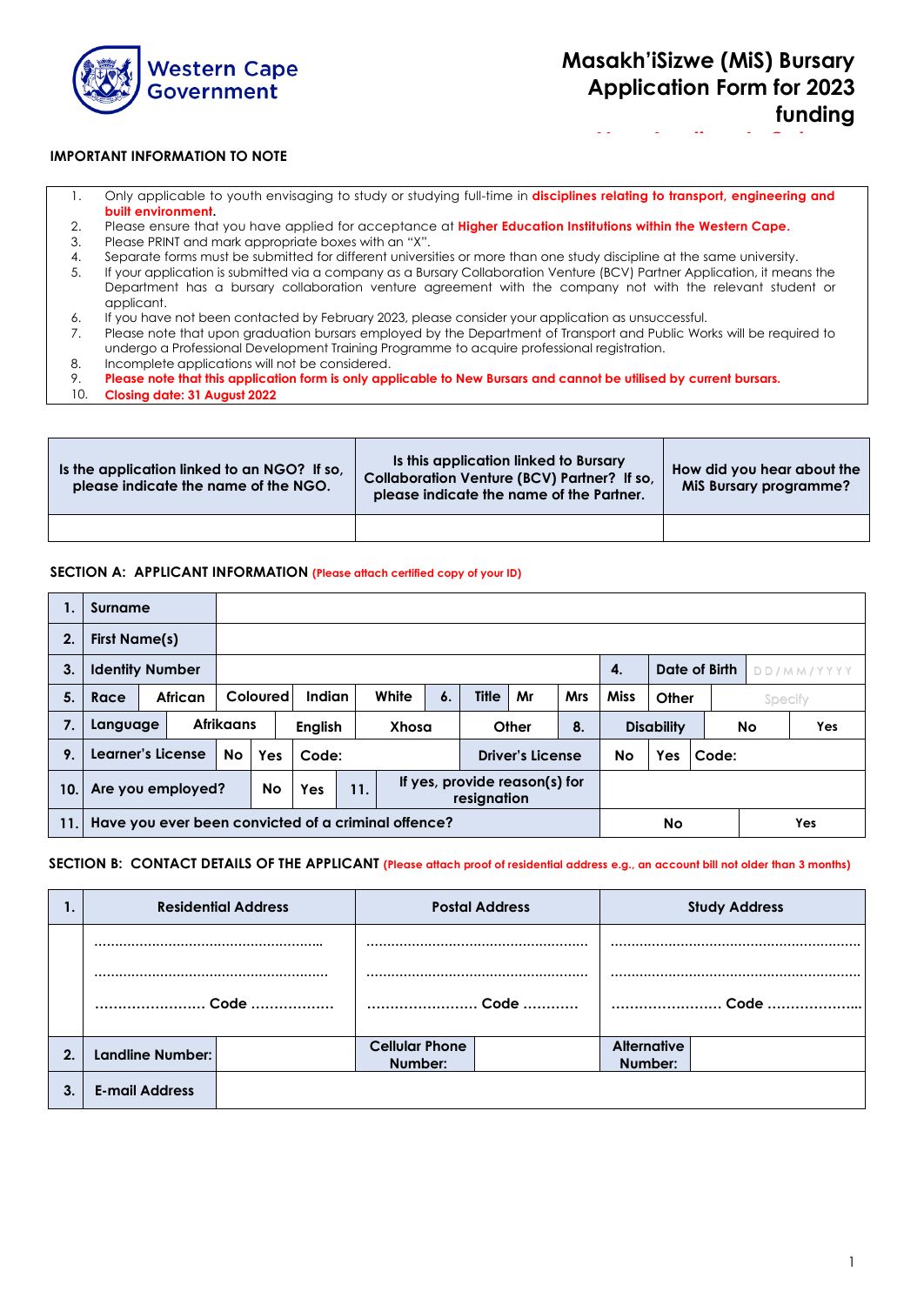#### **SECTION C. SECONDARY EDUCATION (Please attach a certified copy of your Matric certificate and /or latest academic results**)

|    | High School at which you matriculated or currently studying at? |  |
|----|-----------------------------------------------------------------|--|
|    | <b>Address of the School</b>                                    |  |
| 3. | <b>Telephone Number</b>                                         |  |

#### **SECTION D. TERTIARY EDUCATION**

|    | Please indicate whether you have already applied at an institution of your choice?                                          |  |  |    |  |                                    |    |                | <b>No</b>      | <b>Yes</b> |
|----|-----------------------------------------------------------------------------------------------------------------------------|--|--|----|--|------------------------------------|----|----------------|----------------|------------|
| 2. | Name of institution                                                                                                         |  |  |    |  |                                    |    |                |                |            |
| 3. | <b>Student Number</b>                                                                                                       |  |  | 4. |  | Diploma or degree already obtained |    |                |                |            |
|    | (If applicable)                                                                                                             |  |  |    |  | (If applicable)                    |    |                |                |            |
| 5. | Name of the diploma/degree for which a<br>bursary is required e.g., BSc Civil Eng.<br>(Please attach the course outline)    |  |  |    |  |                                    |    |                |                |            |
| 6. | Which year of study is the<br>2 <sup>nd</sup> Year<br>1st Year<br>3rd Year<br>4 <sup>th</sup> Year<br>bursary required for? |  |  |    |  |                                    |    | <b>Honours</b> | <b>Masters</b> | Other      |
|    | Have you failed any course(s)/module(s)?<br>(Attach a certified copy of your academic record)                               |  |  |    |  |                                    | No |                | Yes            |            |

#### **SECTION E: PROJECTED STUDY COST (Please Note: All payments are subject to the annual maximum threshold, as determined by the department)**

| 1. | Do you have a                                                                                                                                        | sponsor/parent/guardian/spouse who<br>is/will be funding your tertiary studies? |  |                        | Yes: | 2. | costs covered? | If yes, how are the | Partially  | Fully |
|----|------------------------------------------------------------------------------------------------------------------------------------------------------|---------------------------------------------------------------------------------|--|------------------------|------|----|----------------|---------------------|------------|-------|
| 3. | If partially funded, what is the shortfall (indicate existing debt if any),<br>provide an amount? (Attach copy of approved funding of financial aid) |                                                                                 |  |                        |      |    |                |                     |            |       |
| 4. | Provide cost estimate per item listed below for the relevant academic year:                                                                          |                                                                                 |  |                        |      |    |                |                     |            |       |
|    | *Academic Cost<br>(Attach subject costs for 2023)                                                                                                    |                                                                                 |  | *Accommodation<br>Cost |      |    | *Meals Cost    |                     | *Transport |       |
|    | <i><b>*Stationery Cost</b></i>                                                                                                                       |                                                                                 |  | <b>TOTAL COST</b>      |      |    |                |                     |            |       |

*\*Indicate costs where applicable*

# **SECTION F: FINANCIAL STATUS OF PARENT(S)/GUARDIAN(S)/SPOUSE (Please attach certified copy of parent/guardian/spouse ID)**

|     | <b>Parent 1/Guardian/Spouse</b> |                 |   |                       |               |  |
|-----|---------------------------------|-----------------|---|-----------------------|---------------|--|
| . . | <b>First Name</b>               |                 |   | Surname               |               |  |
| 3.  | <b>Identity Number</b>          |                 | 4 | <b>Contact number</b> |               |  |
| 5.  | <b>E-mail Address</b>           |                 |   |                       |               |  |
| ο.  | <b>Address</b>                  |                 |   |                       |               |  |
|     | <b>Employment Status</b>        | <b>Employed</b> |   | Unemployed            | Self-Employed |  |

#### **Parent 2/Guardian/Spouse (if applicable)**

| 1.  | <b>First Name</b>                                                |                                                                                                                            | 2.                          | Surname                           |  |  |  |  |  |
|-----|------------------------------------------------------------------|----------------------------------------------------------------------------------------------------------------------------|-----------------------------|-----------------------------------|--|--|--|--|--|
| 3.  | <b>Identity Number</b>                                           |                                                                                                                            | 4.                          | <b>Contact number</b>             |  |  |  |  |  |
| 5.  | <b>E-mail Address</b>                                            |                                                                                                                            |                             |                                   |  |  |  |  |  |
| 6.  | <b>Address</b>                                                   |                                                                                                                            |                             |                                   |  |  |  |  |  |
| 7.  | <b>Employment Status</b>                                         | <b>Employed</b>                                                                                                            | Unemployed<br>Self-Employed |                                   |  |  |  |  |  |
|     | <b>Combined Financial Status of Parent(s)/Guardian(s)/Spouse</b> |                                                                                                                            |                             |                                   |  |  |  |  |  |
|     |                                                                  | (Please attach proof of income i.e., current salary/pay slip/bank statements, not older than three months or an affidavit) |                             |                                   |  |  |  |  |  |
|     |                                                                  |                                                                                                                            |                             | <b>Financial Income Per Annum</b> |  |  |  |  |  |
| 8.  | Below R150k p.a.                                                 | R150k - R349k p.a.<br>Above R600k p.a.<br>R350k-R599k p.a.                                                                 |                             |                                   |  |  |  |  |  |
| 9.  | Number of dependent(s) in the household                          |                                                                                                                            |                             |                                   |  |  |  |  |  |
| 10. | Please attach a letter of motivation to your application.        |                                                                                                                            |                             |                                   |  |  |  |  |  |